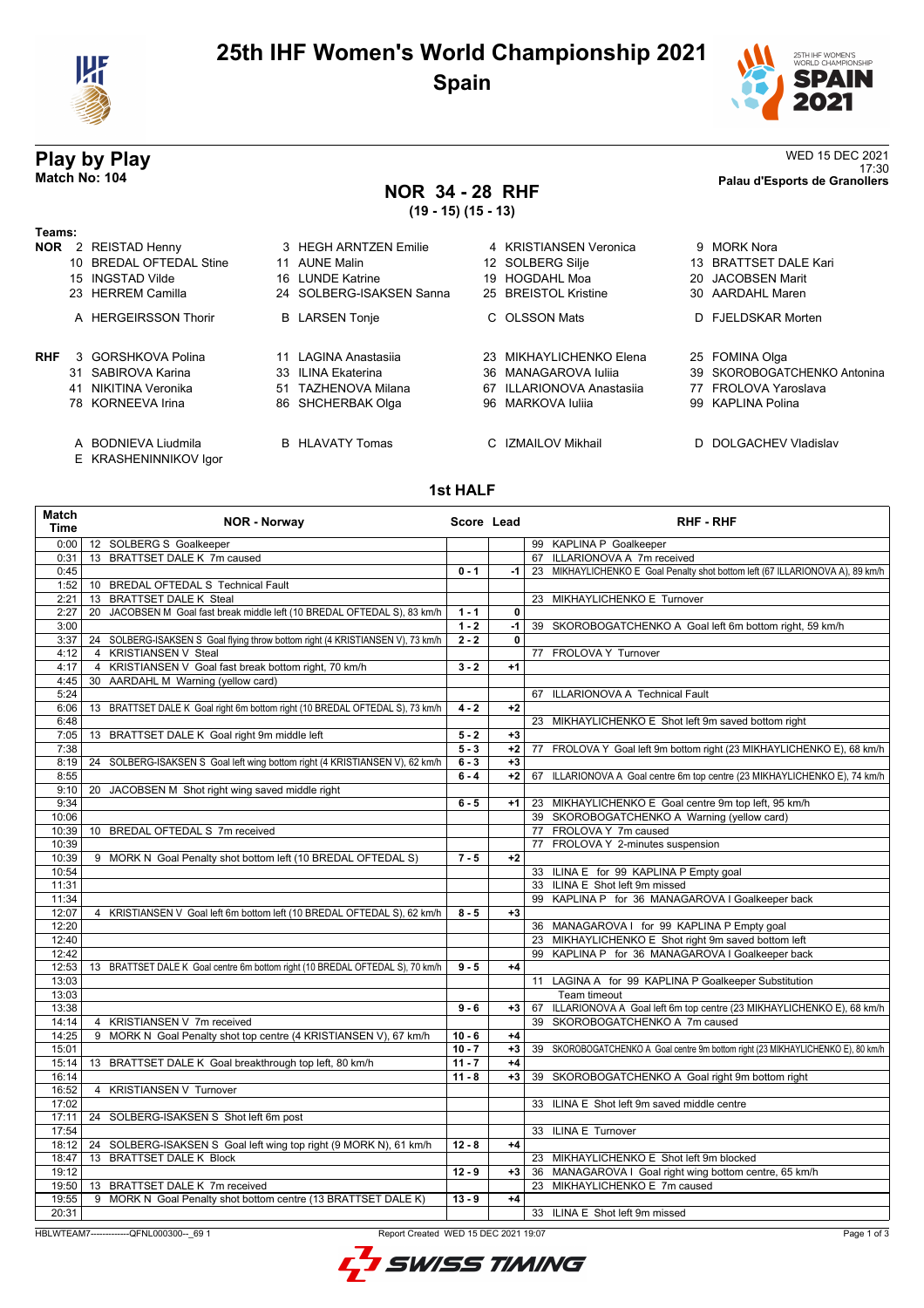



17:30 **Match No: 104 Palau d'Esports de Granollers**

# **Play by Play**<br>Match No: 104<br>Palau d'Esports de Granollers

### **NOR 34 - 28 RHF (19 - 15) (15 - 13)**

**1st HALF**

| <b>Match</b><br>Time | <b>NOR - Norway</b>                                                             | Score Lead |      | <b>RHF - RHF</b>                                                      |
|----------------------|---------------------------------------------------------------------------------|------------|------|-----------------------------------------------------------------------|
| 20:42                | 24 SOLBERG-ISAKSEN S Goal fast break bottom left (10 BREDAL OFTEDAL S), 84 km/h | $14 - 9$   | $+5$ |                                                                       |
| 21:16                |                                                                                 | $14 - 10$  | $+4$ | 36 MANAGAROVA I Goal left 6m top centre                               |
| 21:47                | 30 AARDAHL M 7m received                                                        |            |      | 41 NIKITINA V 7m caused                                               |
| 21:56                |                                                                                 |            |      | 99 KAPLINA P for 11 LAGINA A Goalkeeper Substitution                  |
| 22:13                | 9 MORK N Goal Penalty shot bottom right (30 AARDAHL M), 60 km/h                 | $15 - 10$  | $+5$ |                                                                       |
| 22:19                |                                                                                 |            |      | 11 LAGINA A for 99 KAPLINA P Goalkeeper Substitution                  |
| 22:46                |                                                                                 |            |      | 41 NIKITINA V Technical Fault                                         |
| 23:01                | AUNE M Shot right wing saved bottom right<br>11                                 |            |      |                                                                       |
| 23:16                |                                                                                 |            |      | 36 MANAGAROVA   Turnover                                              |
| 23:45                | 9 MORK N Goal right 9m bottom left (23 HERREM C), 81 km/h                       | $16 - 10$  | $+6$ |                                                                       |
| 24:19                | 3 HEGH ARNTZEN E 7m caused                                                      |            |      | 31 SABIROVA K 7m received                                             |
| 24:27                |                                                                                 | $16 - 11$  | $+5$ | 33 ILINA E Goal Penalty shot bottom right (31 SABIROVA K), 51 km/h    |
| 25:14                | 3 HEGH ARNTZEN E Turnover                                                       |            |      | 31 SABIROVA K Steal                                                   |
| 25:19                |                                                                                 | $16 - 12$  | $+4$ | 3 GORSHKOVA P Goal fast break middle right (36 MANAGAROVA I), 72 km/h |
| 25:45                | 15 INGSTAD V Goal centre 6m middle left (9 MORK N), 64 km/h                     | $17 - 12$  | $+5$ |                                                                       |
| 26:12                | 2 REISTAD H 2-minutes suspension                                                |            |      |                                                                       |
| 26:38                | INGSTAD V 7m caused<br>15                                                       |            |      | 31 SABIROVA K 7m received                                             |
| 26:46                | 16 LUNDE K for 12 SOLBERG S Goalkeeper Substitution                             |            |      |                                                                       |
| 26:46                |                                                                                 | $17 - 13$  | $+4$ | 33 ILINA E Goal Penalty shot bottom left (31 SABIROVA K), 85 km/h     |
| 27:09                | 4 KRISTIANSEN V for 16 LUNDE K Empty goal                                       |            |      |                                                                       |
| 27:34                | 12 SOLBERG S for 9 MORK N Goalkeeper back                                       |            |      |                                                                       |
| 27:44                | AUNE M 7m received<br>11                                                        |            |      | 3 GORSHKOVA P 7m caused                                               |
| 27:52                | 9 MORK N Penalty shot post                                                      |            |      |                                                                       |
| 27:56                | 9 MORK N Goal centre 6m middle right, 82 km/h                                   | $18 - 13$  | $+5$ |                                                                       |
| 28:11                |                                                                                 | $18 - 14$  | $+4$ | 3 GORSHKOVA P Goal fast break top centre, 67 km/h                     |
| 28:37                | 2 REISTAD H Goal centre 9m bottom right, 86 km/h                                | $19 - 14$  | $+5$ |                                                                       |
| 29:01                |                                                                                 | $19 - 15$  | $+4$ | 31 SABIROVA K Goal right 6m bottom left, 64 km/h                      |
| 29:34                | 2 REISTAD H Turnover                                                            |            |      | 36 MANAGAROVA I Steal                                                 |
| 29:39                |                                                                                 |            |      | 3 GORSHKOVA P Shot fast break saved top centre                        |
| 29:43                | Team timeout                                                                    |            |      |                                                                       |
| 29:57                | 2 REISTAD H Turnover                                                            |            |      |                                                                       |

#### **2nd HALF**

| <b>Match</b><br><b>Time</b> | <b>NOR - Norway</b>                                                                             | Score Lead |      | <b>RHF-RHF</b>                                                          |  |  |
|-----------------------------|-------------------------------------------------------------------------------------------------|------------|------|-------------------------------------------------------------------------|--|--|
| 30:00                       | 16 LUNDE K Goalkeeper                                                                           |            |      | 11 LAGINA A Goalkeeper                                                  |  |  |
| 30:35                       | 9 MORK N Goal right 9m middle left (4 KRISTIANSEN V), 66 km/h                                   | $20 - 15$  | $+5$ |                                                                         |  |  |
| 31:09                       |                                                                                                 | $20 - 16$  | $+4$ | 25 FOMINA O Goal right 6m middle right, 75 km/h                         |  |  |
| 31:45                       | 9 MORK N Shot centre 9m blocked                                                                 |            |      | 23 MIKHAYLICHENKO E Block                                               |  |  |
| 31:58                       |                                                                                                 | $20 - 17$  | $+3$ | 96 MARKOVA I Goal fast break bottom right (51 TAZHENOVA M), 83 km/h     |  |  |
| 32:31                       | BREDAL OFTEDAL S Goal centre 9m top left, 83 km/h<br>10 <sup>°</sup>                            | $21 - 17$  | $+4$ |                                                                         |  |  |
| 33:13                       |                                                                                                 |            |      | 86 SHCHERBAK O Shot right 9m saved top right                            |  |  |
| 33:28                       | 4 KRISTIANSEN V Shot centre 9m saved top right                                                  |            |      |                                                                         |  |  |
| 33:44                       | 4 KRISTIANSEN V Steal                                                                           |            |      | 11 LAGINA A Turnover                                                    |  |  |
| 33:59                       | 13 BRATTSET DALE K Turnover                                                                     |            |      | 51 TAZHENOVA M Steal                                                    |  |  |
| 35:19                       |                                                                                                 | $21 - 18$  | $+3$ | 25 FOMINA O Goal right 6m middle right (39 SKOROBOGATCHENKO A), 83 km/h |  |  |
| 35:38                       | 9 MORK N Technical Fault                                                                        |            |      |                                                                         |  |  |
| 35:48                       | 30 AARDAHL M Steal                                                                              |            |      | 23 MIKHAYLICHENKO E Turnover (FB)                                       |  |  |
| 36:55                       | 24 SOLBERG-ISAKSEN S Shot breakthrough saved bottom centre                                      |            |      |                                                                         |  |  |
| 37:04                       |                                                                                                 | $21 - 19$  | $+2$ | 51 TAZHENOVA M Goal fast break middle left, 86 km/h                     |  |  |
| 37:04                       | Team timeout                                                                                    |            |      |                                                                         |  |  |
| 37:23                       | 2 REISTAD H Goal left 9m bottom right, 80 km/h                                                  | $22 - 19$  | $+3$ |                                                                         |  |  |
| 37:51                       |                                                                                                 | $22 - 20$  | $+2$ | 96 MARKOVA I Goal left wing top left (39 SKOROBOGATCHENKO A)            |  |  |
| 38:03                       | 9 MORK N Turnover                                                                               |            |      | 23 MIKHAYLICHENKO E Steal                                               |  |  |
| 38:30                       |                                                                                                 |            |      | 39 SKOROBOGATCHENKO A Shot right 9m post                                |  |  |
| 38:42                       | 13 BRATTSET DALE K Goal flying throw bottom left (9 MORK N), 76 km/h                            | $23 - 20$  | $+3$ |                                                                         |  |  |
| 39:13                       | <b>BREDAL OFTEDAL S Steal</b><br>10                                                             |            |      | 23 MIKHAYLICHENKO E Turnover                                            |  |  |
| 39:18                       | 10 BREDAL OFTEDAL S Goal fast break bottom left, 66 km/h                                        | $24 - 20$  | $+4$ |                                                                         |  |  |
| 40:07                       |                                                                                                 |            |      | 86 SHCHERBAK O Shot left 6m saved bottom right                          |  |  |
| 40:18                       | 24 SOLBERG-ISAKSEN S Goal fast break middle right (30 AARDAHL M), 84 km/h                       | $25 - 20$  | $+5$ |                                                                         |  |  |
| 40:59                       |                                                                                                 |            |      | Turnover bench/team                                                     |  |  |
| 41:06                       | 10 BREDAL OFTEDAL S 7m received                                                                 |            |      | 25 FOMINA O 7m caused                                                   |  |  |
| 41:11                       | 9 MORK N Goal Penalty shot bottom left (10 BREDAL OFTEDAL S)                                    | $26 - 20$  | $+6$ |                                                                         |  |  |
| 42:18                       |                                                                                                 |            |      | 23 MIKHAYLICHENKO E Shot right 6m saved middle left                     |  |  |
| 43:34                       | 2 REISTAD H Shot left 9m missed                                                                 |            |      |                                                                         |  |  |
| 43:51                       | 20 JACOBSEN M 7m caused                                                                         |            |      | 96 MARKOVA I 7m received                                                |  |  |
| 44:02                       |                                                                                                 | $26 - 21$  | +5   | 33 ILINA E Goal Penalty shot middle right (96 MARKOVA I), 64 km/h       |  |  |
|                             | 44:53   13 BRATTSET DALE K 7m received                                                          |            |      | 39 SKOROBOGATCHENKO A 7m caused                                         |  |  |
|                             | HBLWTEAM7--------------QFNL000300-- 69 1<br>Page 2 of 3<br>Report Created WED 15 DEC 2021 19:07 |            |      |                                                                         |  |  |



Page 2 of 3